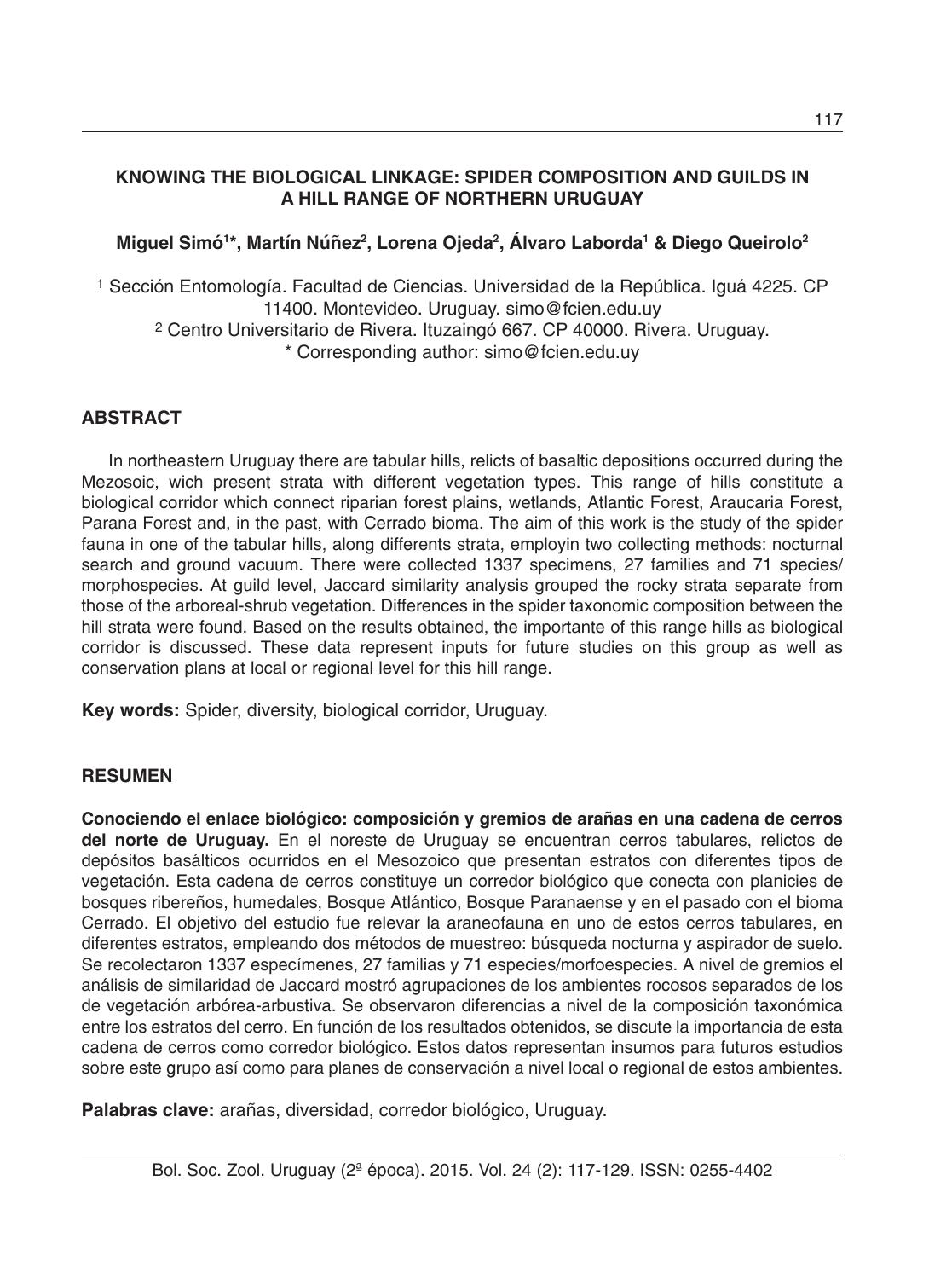#### **INTRODUCTION**

In a biogeographic context Uruguay is situated in the Pampean Province (Morrone, 2001). Grela (2004) based in a study of the dendroflora stated that this country represents a confluence of two types of biotas belonging to the Chaco and Parana Forest Provinces in the Occidental area of the country and the Parana influence in the Oriental region. Recently, Simó *et al.* (2014) proposed that Uruguay appears as a biogeographic crossroad for the order Opiliones with representatives of Pampean and Paranaense biota. Crossroads are crucial for biological conservation because they colaborate with maintaining the gene flow and evolutionary process between the biogeographic zones (Spector, 2002). In these regions biological corridors are crucial because they preserve connectivity between habitats patches, mitigate fragmentation process and represent valuable issues for wildlife conservation (Rosenberg *et al.*, 1997; Bennet, 2003; Mac Donald *et al.*, 2003). Islands and riparian forests, along the corridor constituted by the Uruguay River, present habitats with subtropical conditions that allow some species their expansion to more temperate zones. The presence of some spider species in Uruguay as a consequence of this biological corridor was reported for *Deinopis amica* Schiapelli & Gerschman, 1957 (Deinopidae) (Laborda *et al.*, 2011) or *Iviraiva pachyura* (Mello-Leitão, 1935) (Hersiliidae) (Laborda & Simó, 2015), both representing the southernmost records for these species. Brussa & Grela (2007) indicated the importance of some biological corridors as the truncated hills range that link northern Uruguay and southern Brazil. In the Gondwana, this region was occupied by a desertic system which was covered for a great lava flow in the Mesozoic (Perea *et al.*, 2008). Today the tuncated hills are remnants of these basaltic depositions and sandstone sediments originated between the Jurasic and Cretacic (Evia & Gudynas, 2000; Muzio, 2004; Brussa & Grela, 2007; de Borba *et al.*, 2013; de Souza *et al.*, 2015). The hills are connected with forests and wetlands of fluvial plains (Evia & Gudynas, 2000) and at a regional scale with Parana Forest, Araucaria Forest and Atlantic Forest in southern Brazil, Paraguay and northeastern Argentina (Brussa & Grela, 2007). It was indicated that dendroflora contains representatives of the Brazilian Cerrado biome (Grela, 2004) which be a sign of past landscape connections. Furthermore these hills show several strata along a gradient between the top and the botton which is represented by different vegetation types. For truncated hill it was reported the presence of two endemic plant species, as the palm *Butia paraguayensis* (Barb.-Rodr.) L.H. Bailey (Arecaceae) who inhabit in the hilltop and *Agarista eucalyptoides* (Cham. & Schltdl.) D. Don (Ericaceae) a tree species which mainly grow in crevices along the stone walls. Recently a new genus and species of the nemesiid spider *Bayana labordai* (Pérez-Miles *et al.*, 2014) was described and reported only for two sites: the truncated hills in northern Uruguay and the Aracucaria Forest in southern Brazil. Therefore, the truncated hills range constitutes a relictual area of a biological corridor which maintains endemic species so require the implementation of conservation plans and the biota study. Spiders constitute a megadiverse order, with more than 45000 species described (World Spider Catalogue, 2015) that gives useful information for application on environmental management strategies (Coddington *et al.*, 1996; Cardoso *et al.*, 2004). Furthermore, spider fauna of northern Uruguay are poorly known (Simó, 2005). So improve the knowledge on the spider diversity in the truncated hills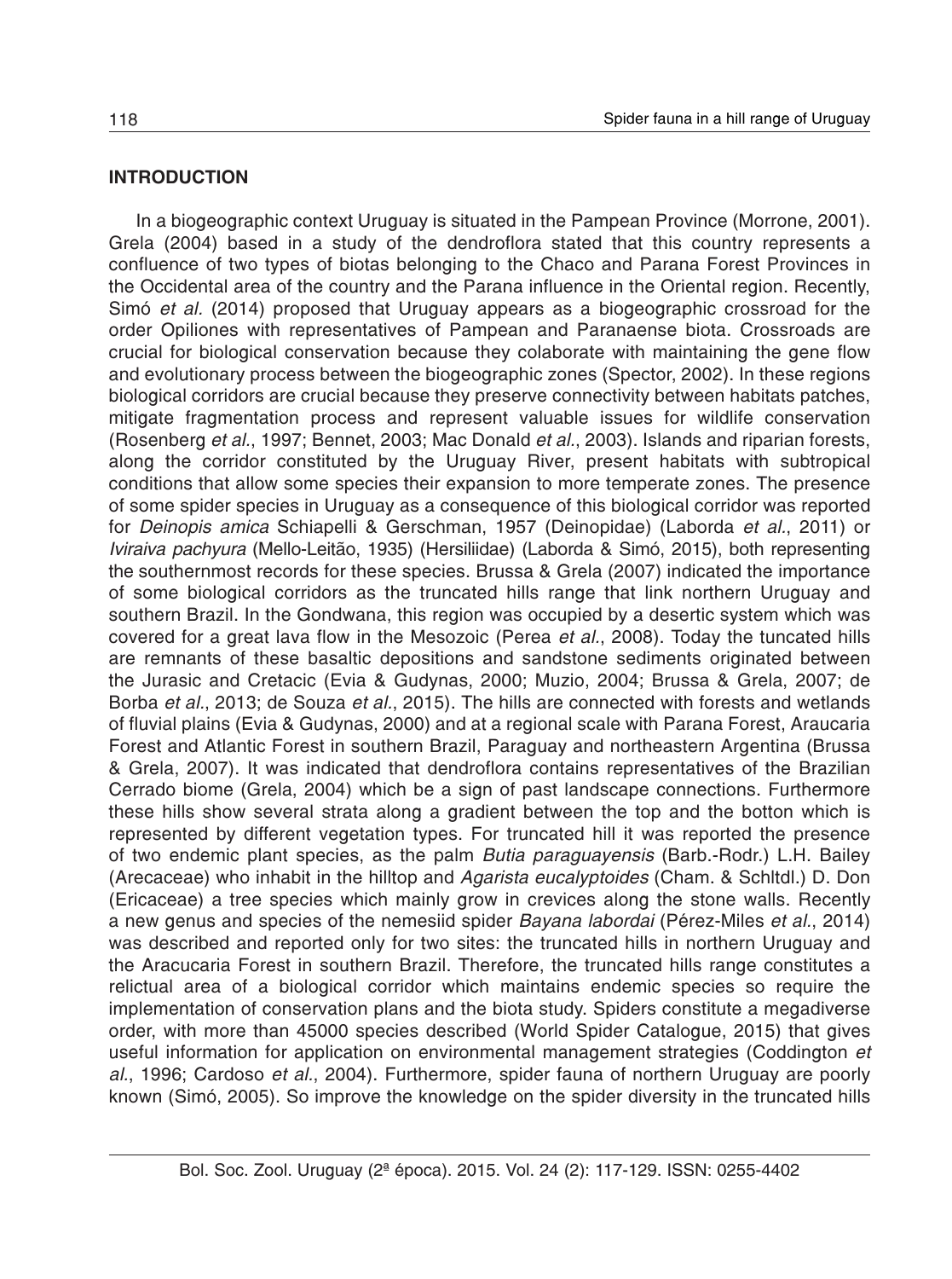is a substancial first step for understanding the biota of these relictual habitats. Therefore, the aim of this study is provide data about the araneological fauna of this singular hill range.

# **MATERIAL AND METHODS**

### **Study site.**

The field work was performed in Miriñaque hill, which belongs to the range of truncated hills of northern Uruguay and southern Brazil. It is located in northeastern Uruguay, in Rivera Department (31° 30' S; 55° 39' W) (Fig. 1A). The hill reaches 282 meters a. s. l. where it can be distinguished five strata following the different types of vegetation along the hillside (Fig. 1B). 1) Tophill (TH). It is characterized by rocky outcrops surrounded by grasslands with the presence of the palms *Butia lallemantii* Deble & Marchiori and *Butia paraguayensis* (Barb. Rodr) L. H. Bailey (Brussa & Grela, 2007). 2) Wall rock (WR). It surrounds the hilltop and presents crevices where lower insolation and higher humidity allow grow of a singular type of arboreal and shrub association. Some typical representatives are: *Agarista eucalyptoides* (Cham. & Schltdl.) D. Don (Ericaceae), *Agarista chlorantha* (Cham.) G. Don (Ericaceae), *Hexalchlamys humilis* O. Berg and *Myrciaria delicatula* (D. C.) O. Berg (Myrtaceae). 3) Rocky grassland (RG). This stratum, with more exposition to the wind action, is occuped by some plant species such as *Andropogon lateralis* Nees (Poaceae), *Paspalum polyphyllum* Nees ex Trin. (Poaceae), *Paspalum nicorae* Parodi (Poaceae), *Aristida jubata* (Arechav.) (Poaceae), *Schizachyrium imberbe* (Hack.) A. Camus (Poaceae), *Arachis burkartii* Handro (Fabaceae), *Chrysolaena flexuosa* (Sims) H. Rob. (Asteraceae), *Schlechtendalia luzulifolia* Less. (Asteraceae), and *Mandevillea coccinea* (Hook. et Arn.) Woodson (Apocynaceae). 4) Hilly forest (HF). This stratum develops on the slopes of the hill and is characterized by arboreal and shrub xerophytic species tolerant to the wind action and water deficit, also associated with rocky soils. Some common representatives are: *Scutia buxifolia* Reiss (Rhamnaceae), *Lithraea molleoides* (Vell.) Engl. (Anacardiaceae) and *Schinus molle* L. (Anacardiaceae). 5) Shrubland (S). Situated in the botton of the hill is represented by grass and shrub species some of them are: *Blepharocalyx salicifolius* (Humb.; Bonpl. & Kunth) O. Berg (Myrtaceae), *Psidium salutare* (Kunth) O. Berg. (Myrtaceae), *Eryngium regnellii* Malme (Apiaceae), *Hypogynium virgatum* (Desv. ex Ham.) Dandy (Poaceae), *Baccharis megapotamica* Spreng. (Asteraceae) and *Mimosa cruenta* Benth. (Fabaceae).

# **Collecting methods.**

Two field surveys were performed between september-october 2012. On each one, two collecting methods were used along the different strata of the hill: four samples of nocturnal search with headlamp for an hour and ten samples of one minute extraction with a modified ground vacumm (G-Vac). In the wall rock stratum, spiders were collected using only G-Vac method. Specimens were identified at family, species/morfospecies levels and vouchers were deposited in the arachnological collection of Facultad de Ciencias, Universidad de la República, Uruguay. Immatures and adults were used for guilds classification following Cardoso *et al.* (2011) and analyzed with a Jaccard similarity analysis comparing the strata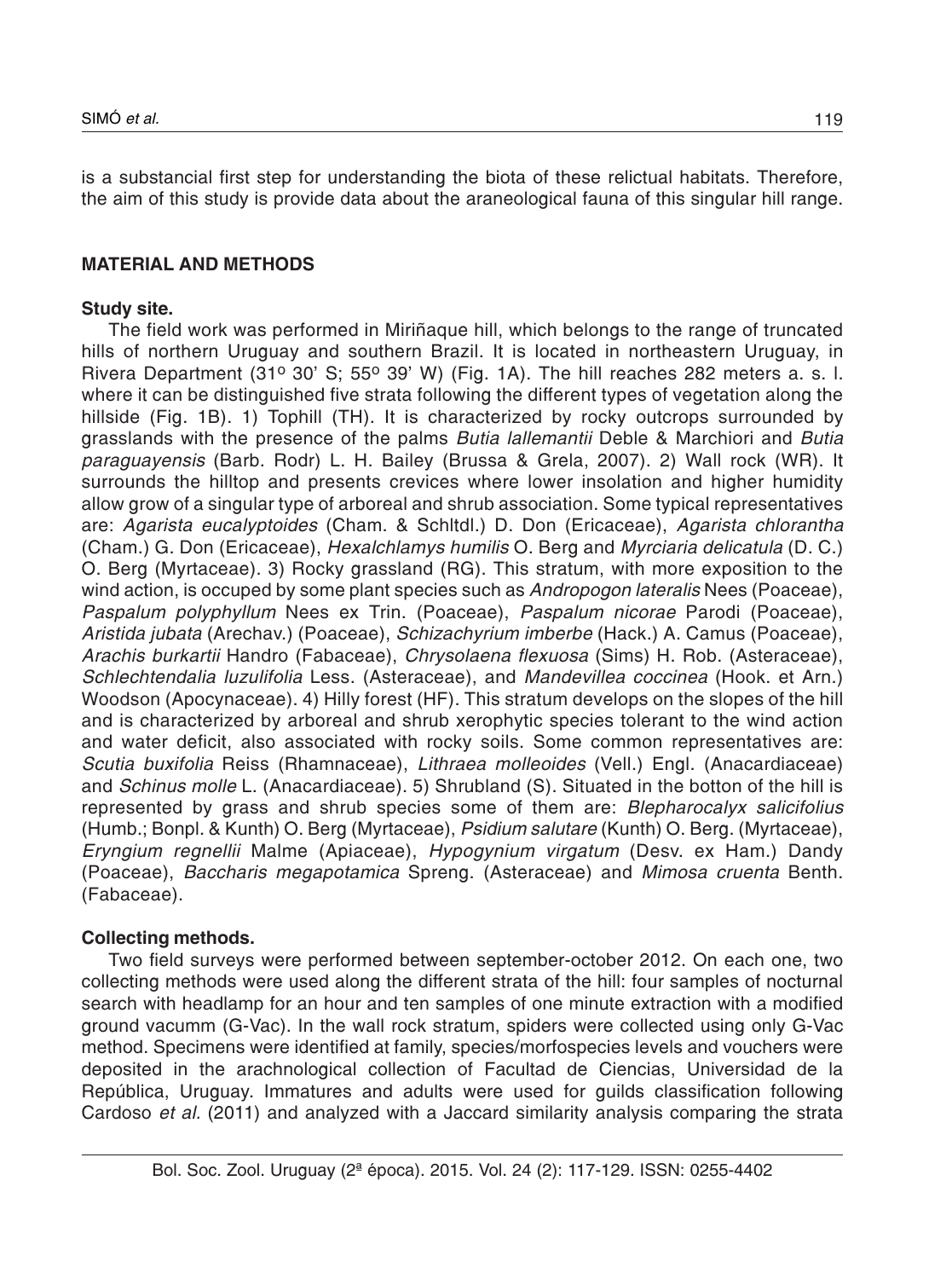and collecting methods. The data analysis was performed using Past Paleontological Statistics Software 2.16 (Hammer *et al.*, 2001).

#### **RESULTS**

**Spider composition**. A total of 1337 spiders were collected belonging to 27 families and 71 species/morphospecies (Tables 1 and 2). Immatures represented 79% of the spiders collected. The families Caponiidae, Corinnidae, Filistatidae, Miturgidae, Scytodidae and Tetragnathidae were constituted only by juveniles. The highest abundance was registered in shrubland (30 %) and the lower in the rocky wall (5%). Nocturnal search registered the most abundance (790 specimens; 11 families; 26 spp.; 7 guilds) but G-Vac registered more taxonomic richness and guilds (547 exemplars; 25 families; 49 spp.; 8 guilds). The hill forest was the most speciosus stratum (29 spp. - 41%) and shrubland registered the lower species richness (15 spp. - 21%). Two families, Filistatidae and Nemesiidae were exclusive of one stratum (HT) (Table 2). At family level the most diverse families were Theridiidae (12), Salticidae (11), Linyphiidae (9) and Lycosidae (7). Between the strata it was recognized exclusive species: HT 10 spp., RW 9 spp., RG 7 spp., HF 17 spp., S 5 spp. (Table 1).

**Guilds**. Considering all the spiders collected, 8 spider guilds were recognized in all the strata of the hill. Ground runners were the most abundant guild, mainly represented by Lycosidae. In the other hand, the sensing web spiders were the less represented in the study (Table 2).

The similarity analysis indicated that with nocturnal hand collection the stratum rocky grassland is the most different in comparaison with the others. With vacuum extraction, the Jaccard Index conformed two groups: one associates the rocky habitats (RW and RG) and the other grouping strata of shrubs and arboreal vegetation (HT, HF, S) (Fig. 2).

#### **DISCUSSION**

This study provides the first data of spider diversity in the range of truncated hills of northern Uruguay. *Aysha chicama* Brescovit, 1992 (Anyphaenidae) was registered in the hilly forest and represents the first record for this country. Spiders of families scarcely recorded for this country as Mysmenidae, Trachelidae and Oonopidae represent interesting data to increase the knowledge of Uruguayan spider fauna. Differences in the spider abundance and assemblages suggest high spider replacement between the hill strata. The eight categories of spider guilds proposed by Cardoso *et al.* (2011) were found in this study (Table 2). Shrubland was the stratum with higher spider abundance, mainly represented by web builders, ambush hunters, ground hunters and other hunters. Web-building represent several guilds which capture preys on the webs constructed on the vegetation and are beneficiated by plant structure and diversity (Cardoso *et al.*, 2011; Rodrigues *et al.*, 2015). Ambush hunters (Thomisidae) are sit and wait predators present in flowers or leaves with more activity during the day (Benjamin *et al.*, 2008). Ground hunters included nocturnal dwelling spiders where Lycosidae was the main representative in this study.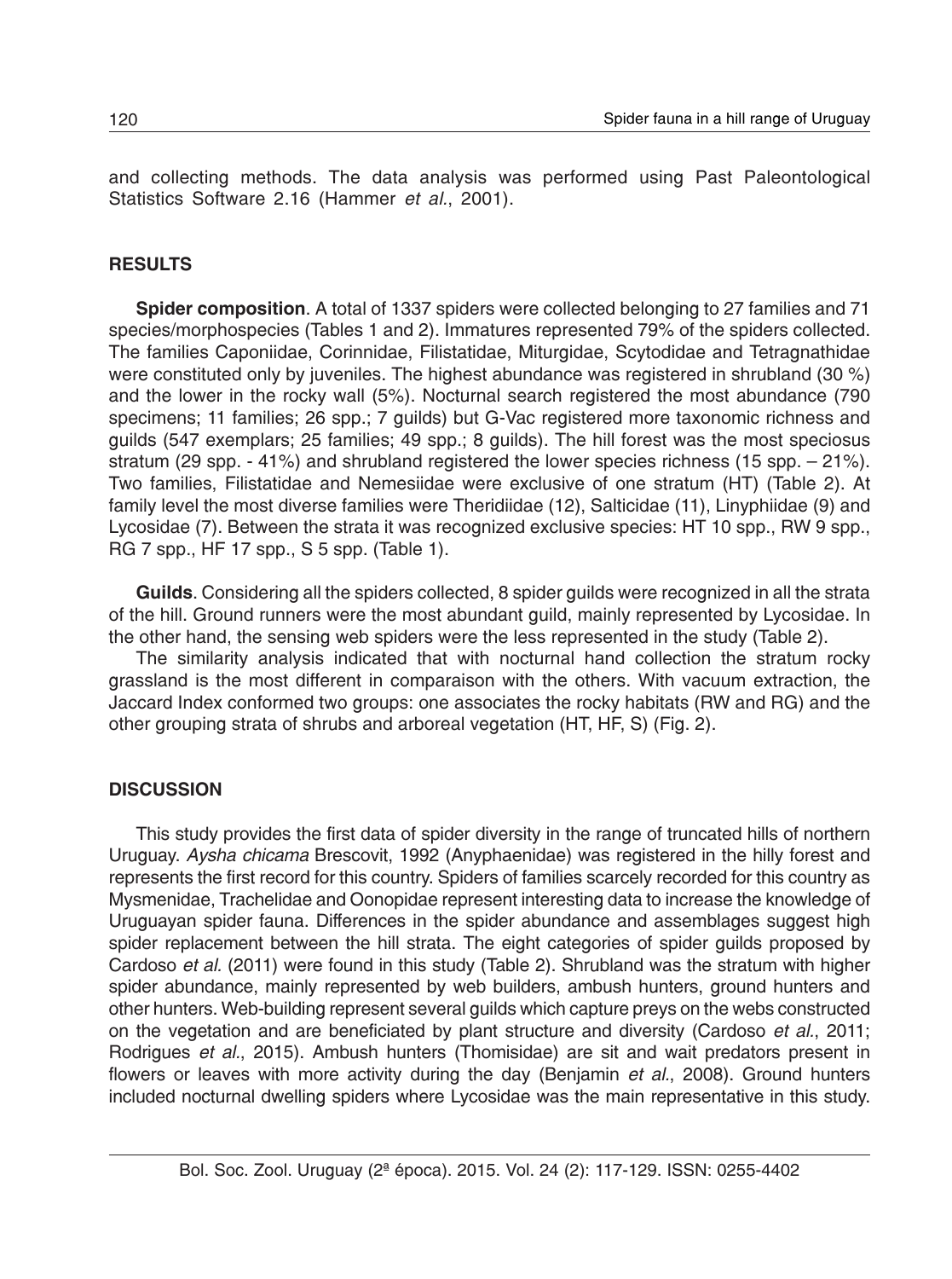

**Fig.1 A.** Geographic location of the study site. **B.** Differents strata of the Miriñaque hill. TH: tophill, WR: rocky wall, RG: rocky grassland, HF: hilly forest, S: shrubland.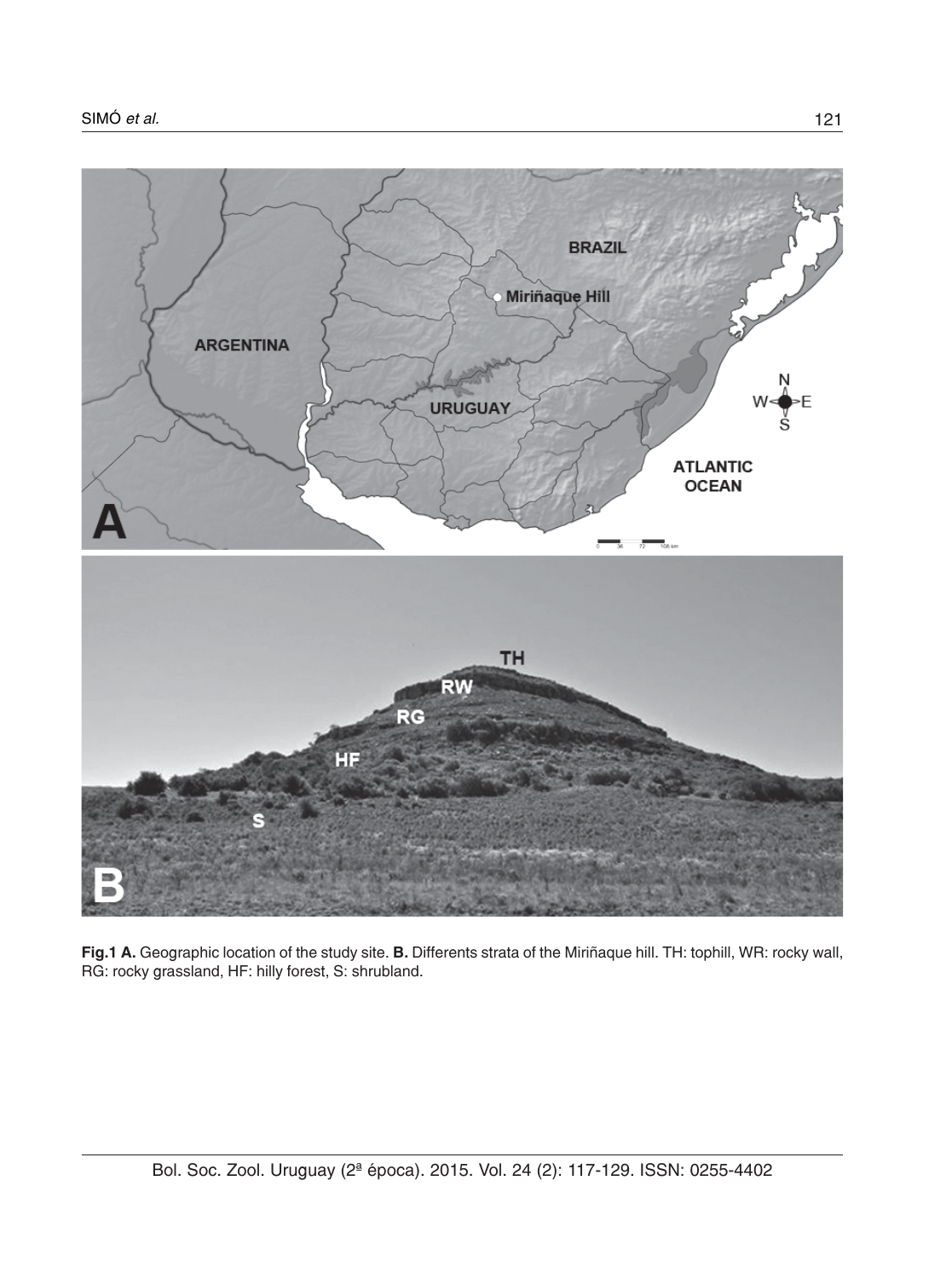Table 1. Spider families and species composition in differents strata in the Miriñaque hill. TH: tophill; RW: rocky wall; RG: rocky grassland; HF: hilly forest; S: shrubland.

| <b>Families</b>   | <b>Species</b>                                                                                                                                                                                                                                                                              | TH     | <b>RW</b>        | <b>RG</b>             | <b>HF</b>                       | S           |
|-------------------|---------------------------------------------------------------------------------------------------------------------------------------------------------------------------------------------------------------------------------------------------------------------------------------------|--------|------------------|-----------------------|---------------------------------|-------------|
| Amphinectidae     | Metaltella simoni (Keyserling, 1878)                                                                                                                                                                                                                                                        |        | Χ                |                       |                                 |             |
| Anyphaenidae      | Arachosia praesignis (Keyserling, 1891)<br>Aysha chicama Brescovit, 1992<br>Aysha prospera Keyserling, 1891<br>Sanogasta maculatipes (Keyserling, 1878)<br>Tasata sp.                                                                                                                       | Χ<br>Χ | Χ                |                       | χ<br>Χ<br>Χ                     |             |
| Araneidae         | Alpaida veniliae (Keyserling, 1865)<br>Eustala photographica Mello-Leitão, 1944<br>Larinia bivitatta Keyserling, 1885<br>Parawixia audax (Blackwall, 1863)                                                                                                                                  |        |                  |                       | Χ<br>Χ<br>Χ                     | Χ<br>Χ      |
| <b>Ctenidae</b>   | Parabatinga brevipes (Keyserling, 1891)                                                                                                                                                                                                                                                     | X      |                  | X                     | Χ                               | Χ           |
| Gnaphosidae       | Gnaphosidae sp.                                                                                                                                                                                                                                                                             |        |                  | Χ                     |                                 |             |
| <b>Hahniidae</b>  | Hahniidae sp.                                                                                                                                                                                                                                                                               |        |                  |                       | Χ                               | Χ           |
| Linyphiidae       | Dubiaranea sp1<br>Dubiaranea sp2<br>Dubiaranea sp3<br>Linyphiidae sp1<br>Linyphiidae sp2<br>Linyphiidae sp3<br>Linyphiidae sp4<br>Sphecozone sp1<br>Sphecozone sp2                                                                                                                          | Χ<br>Χ | X<br>Χ<br>Χ<br>Χ | Χ                     | Χ<br>Χ<br>Χ<br>χ<br>Χ           | Χ           |
| Lycosidae         | Lobizon humilis (Mello-Leitão, 1944)<br>Lycosa u-album Mello-Leitão, 1938<br>Lycosa carbonelli Costa & Capocasale, 1984<br>Lycosa erythrognatha Lucas, 1836<br>Lycosa poliostoma (C. L. Koch, 1847)<br>Navira naguan Piacentini & Grismado, 2009<br>Pavocosa gallopavo (Mello-Leitão, 1941) | Χ<br>Χ | Χ                | Χ<br>Χ<br>Χ<br>Χ<br>Χ | Χ<br>Χ<br>Χ<br>Χ<br>$\mathsf X$ | Χ<br>Χ<br>Χ |
| <b>Mysmenidae</b> | Mysmenidae sp.                                                                                                                                                                                                                                                                              |        | Χ                |                       |                                 |             |
| <b>Nemesiidae</b> | Stenoterommata crassistyla Goloboff, 1995                                                                                                                                                                                                                                                   | Χ      |                  |                       |                                 |             |
| <b>Oonopidae</b>  | Gamasomorpha sp.<br>Orchestina sp.                                                                                                                                                                                                                                                          |        | Χ<br>Χ           | Χ                     |                                 |             |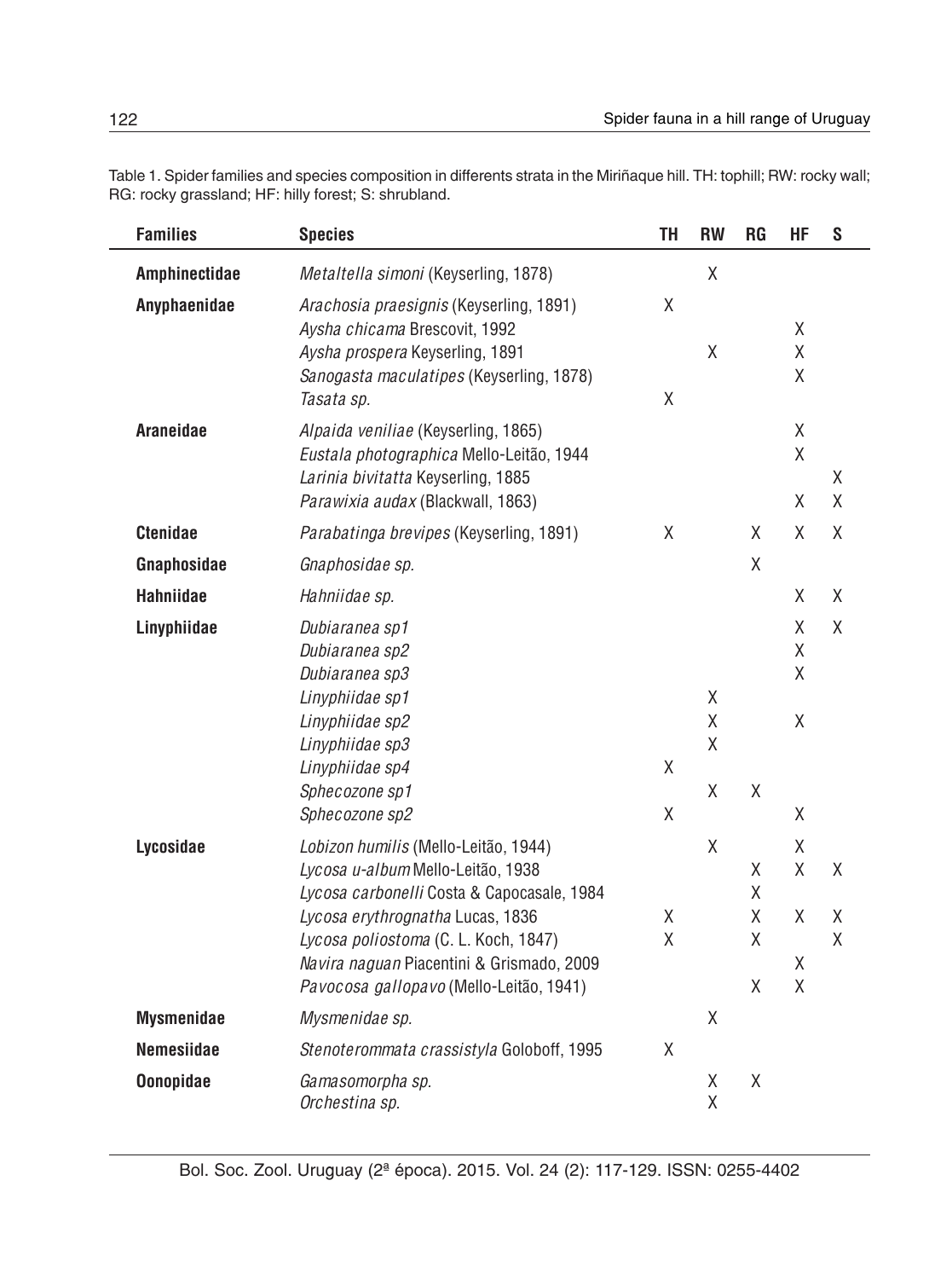Table 1. *(Cont.)*

| <b>Families</b>      | <b>Species</b>                                                                                                                                                                                                                                          | TH                                                         | <b>RW</b>   | RG                                                         | ΗF                              | S      |
|----------------------|---------------------------------------------------------------------------------------------------------------------------------------------------------------------------------------------------------------------------------------------------------|------------------------------------------------------------|-------------|------------------------------------------------------------|---------------------------------|--------|
| <b>Oxyopidae</b>     | Oxyopes salticus Hentz, 1845                                                                                                                                                                                                                            |                                                            |             |                                                            |                                 | χ      |
| Palpimanidae         | Othiotops birabeni Mello-Leitão, 1945                                                                                                                                                                                                                   |                                                            |             |                                                            | Χ                               |        |
| Philodromidae        | Philodromidae sp.                                                                                                                                                                                                                                       |                                                            |             | Χ                                                          |                                 |        |
| <b>Pholcidae</b>     | Mesabolivar charrua Machado et al., 2013                                                                                                                                                                                                                |                                                            | Χ           |                                                            |                                 |        |
| <b>Salticidae</b>    | Aillutticus nitens Galiano, 1987<br>Akela ruricola Galiano, 1999<br>Aphirape flexa Galiano, 1981<br>Dendryphantes mordax (C. L. Koch, 1846)<br>Salticidae sp1<br>Salticidae sp2<br>Salticidae sp3<br>Salticidae sp4<br>Salticidae sp5<br>Salticidae sp6 | χ<br>Χ<br>χ<br>Χ<br>X<br>$\mathsf X$<br>$\mathsf{X}% _{0}$ | Χ           | $\mathsf X$                                                |                                 | X<br>Χ |
|                      | Salticidae sp7                                                                                                                                                                                                                                          |                                                            |             | $\mathsf X$                                                |                                 |        |
| <b>Sparassidae</b>   | Polybetes germaini Simon, 1897                                                                                                                                                                                                                          |                                                            |             |                                                            | Χ                               |        |
| <b>Theraphosidae</b> | Grammostola anthracina (C. L. Koch, 1842)                                                                                                                                                                                                               |                                                            |             | $\mathsf X$                                                |                                 |        |
| <b>Theridiidae</b>   | Anelosimus vierae Agnarsson, 2012<br>Euryopis sp.<br>Theridiidae sp1<br>Theridiidae sp2<br>Theridiidae sp3<br>Theridiidae sp4<br>Theridiidae sp5<br>Theridiidae sp6<br>Theridiidae sp7<br>Theridiidae sp8<br>Theridiidae sp9<br>Tymoites sp.            | X                                                          | Χ<br>Χ<br>Χ | $\mathsf X$<br>$\mathsf{X}$<br>$\mathsf X$<br>$\mathsf{X}$ | Χ<br>Χ<br>X<br>Χ<br>Χ<br>Χ<br>Χ | X<br>Χ |
| <b>Thomisidae</b>    |                                                                                                                                                                                                                                                         |                                                            |             |                                                            |                                 | X      |
|                      | Runcinioides sp1<br>Runcinioides sp2<br>Tmarus sp1<br>Tmarus sp2<br>Tmarus sp3                                                                                                                                                                          | $\mathsf{X}% _{0}$                                         | Χ           | Χ                                                          | Χ<br>$\mathsf X$<br>Χ           | Χ      |
| <b>Trachelidae</b>   | Trachelidae sp.                                                                                                                                                                                                                                         | Χ                                                          | Χ           | Χ                                                          |                                 |        |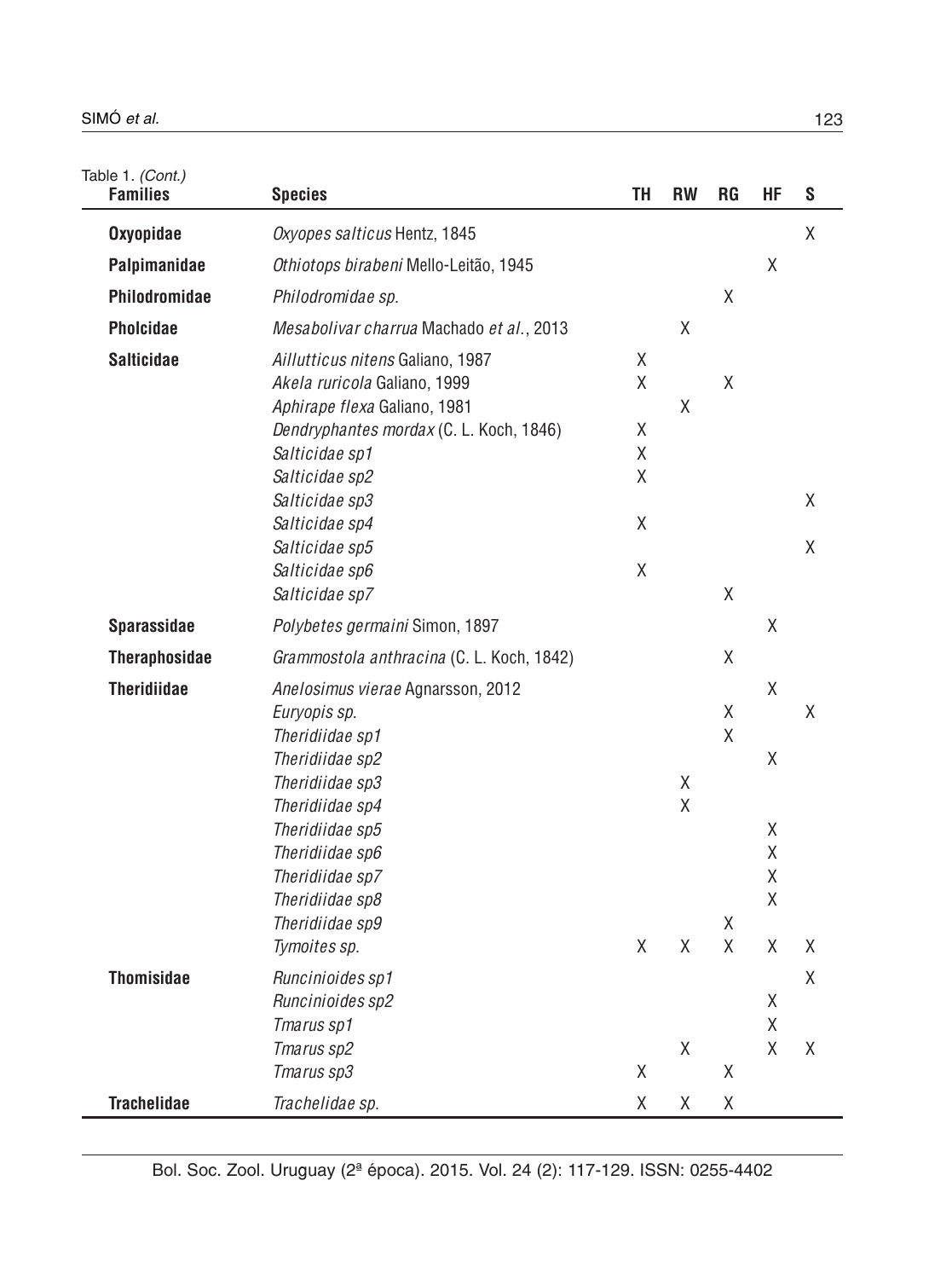Table 2. Spider guilds composition and abundance in different strata in the Miriñaque hill. TH: tophill; RW: rocky wall; RG: rocky grassland; HF: hilly forest; S: shrubland.

| <b>Guilds/Families</b> | TH                       | <b>RW</b>                    | <b>RG</b>                | HF                       | S              | <b>Total</b>   | $\frac{1}{2}$ |
|------------------------|--------------------------|------------------------------|--------------------------|--------------------------|----------------|----------------|---------------|
| <b>Ambush hunters</b>  |                          |                              |                          |                          |                |                |               |
| Thomisidae             | 5                        | $\overline{7}$               | 9                        | 14                       | 48             | 83             | 6,208         |
| Total guild            | 5                        | $\overline{7}$               | 9                        | 14                       | 48             | 83             | 6,208         |
|                        |                          |                              |                          |                          |                |                |               |
| <b>Ground hunters</b>  |                          |                              |                          |                          |                |                |               |
| Corinnidae             | 1                        | $\qquad \qquad \blacksquare$ | $\mathbf{1}$             | ÷,                       | 4              | 6              | 0,449         |
| Gnaphosidae            | L.                       | 1                            | $\mathbf{1}$             | $\mathbf{1}$             | $\overline{2}$ | 5              | 0,374         |
| Lycosidae              | 104                      | $\overline{2}$               | 282                      | 82                       | 109            | 579            | 43,306        |
| Oonopidae              | $\blacksquare$           | $\overline{4}$               | $\mathbf{1}$             | $\overline{\phantom{a}}$ | $\blacksquare$ | 5              | 0,374         |
| Trachelidae            | 1                        | 1                            | 1                        | $\overline{a}$           | $\overline{a}$ | 3              | 0,224         |
| Total guild            | 106                      | 8                            | 286                      | 83                       | 115            | 598            | 44,727        |
| Orb web                |                          |                              |                          |                          |                |                |               |
| Araneidae              | 6                        | 3                            | 3                        | 94                       | 95             | 201            | 15,034        |
| Tetragnathidae         | L,                       | $\qquad \qquad \blacksquare$ | $\overline{\phantom{a}}$ | 1                        | $\mathbf{1}$   | $\overline{2}$ | 0,15          |
| Total guild            | 6                        | 3                            | 3                        | 95                       | 96             | 203            | 15,183        |
| <b>Other hunters</b>   |                          |                              |                          |                          |                |                |               |
| Anyphaenidae           | 14                       | $\boldsymbol{9}$             | 12                       | 21                       | 22             | 78             | 5,834         |
| Ctenidae               | 9                        | $\overline{a}$               | 14                       | 14                       | 11             | 48             | 3,59          |
| Miturgidae             | $\overline{a}$           | $\frac{1}{2}$                | $\frac{1}{2}$            | $\overline{a}$           | 3              | 3              | 0,224         |
| Oxyopidae              | $\overline{\phantom{a}}$ | $\blacksquare$               | $\overline{2}$           | ÷                        | 5              | $\overline{7}$ | 0,524         |
| Philodromidae          | 24                       | 8                            | 30                       | $\overline{2}$           | 66             | 130            | 9,723         |
| Salticidae             | 35                       | $\overline{7}$               | 16                       | 5                        | 18             | 81             | 6,058         |
| Scytodidae             | $\overline{\phantom{a}}$ | $\overline{2}$               | $\overline{a}$           | $\overline{a}$           | 1              | 3              | 0,224         |
| Sparassidae            | $\overline{\phantom{a}}$ | $\overline{a}$               | ä,                       | 1                        | $\frac{1}{2}$  | 1              | 0,075         |
| Total guild            | 82                       | 26                           | 74                       | 43                       | 126            | 351            | 26,253        |
| <b>Sensing web</b>     |                          |                              |                          |                          |                |                |               |
| Filistatidade          | 1                        | $\overline{\phantom{a}}$     | ä,                       | $\overline{a}$           | ÷,             | 1              | 0,075         |
| Nemesiidae             | 1                        | $\overline{a}$               | $\overline{a}$           | $\overline{a}$           | ÷,             | $\mathbf{1}$   | 0,075         |
| Theraphosidae          | 1                        | ÷,                           | 1                        | $\overline{a}$           |                | $\overline{2}$ | 0,15          |
| Total guild            | 3                        | $\overline{a}$               | 1                        | $\overline{\phantom{a}}$ | $\overline{a}$ | $\overline{4}$ | 0,299         |
| <b>Sheet web</b>       |                          |                              |                          |                          |                |                |               |
| Amphinectidae          | ÷,                       | 1                            | $\mathbf{1}$             | $\frac{1}{2}$            | 3              | 5              | 0,374         |
| Hahniidae              | L,                       | $\frac{1}{2}$                | $\frac{1}{2}$            | $\mathbf{1}$             | $\mathbf{1}$   | $\overline{2}$ | 0,15          |
| Linyphiidae            | $\overline{7}$           | 6                            | $\overline{2}$           | 12                       | $\overline{2}$ | 29             | 2,169         |
| Total guild            | $\overline{7}$           | $\overline{7}$               | 3                        | 13                       | 6              | 36             | 2,693         |

 $\overline{\phantom{a}}$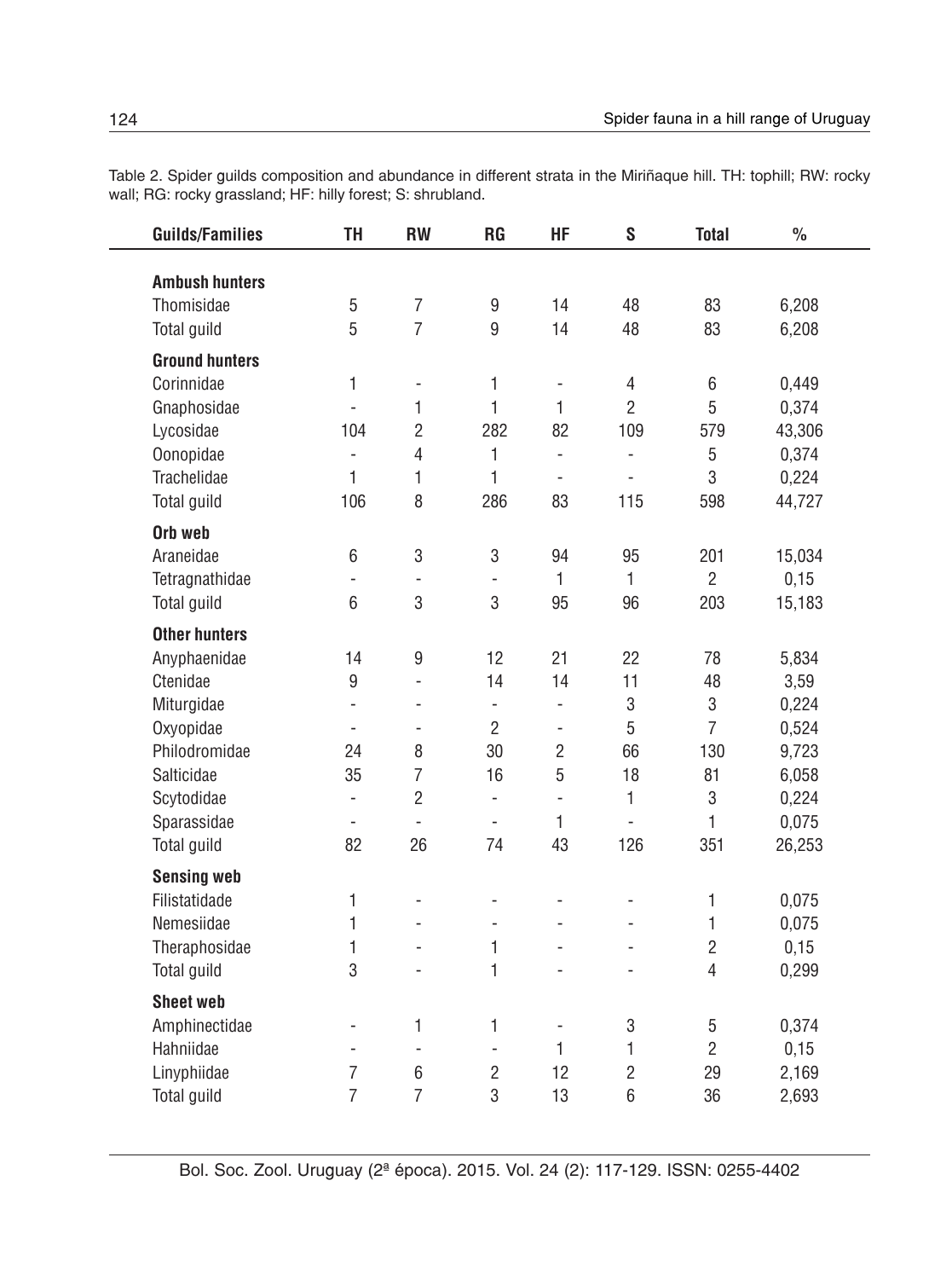| Table 2. (Cont).          |     |           |           |     |                          |              |               |  |
|---------------------------|-----|-----------|-----------|-----|--------------------------|--------------|---------------|--|
| <b>Guilds/Families</b>    | TΗ  | <b>RW</b> | <b>RG</b> | HF  | S                        | <b>Total</b> | $\frac{0}{0}$ |  |
| <b>Space web</b>          |     |           |           |     |                          |              |               |  |
| Mysmenidae                |     | 3         |           |     | $\overline{\phantom{a}}$ | 3            | 0,224         |  |
| Pholcidae                 |     | 2         |           |     | $\overline{\phantom{a}}$ | 3            | 0,224         |  |
| Theridiidae               | 5   | 14        | 12        | 11  | 7                        | 49           | 3,665         |  |
| Total guild               | 6   | 19        | 12        | 11  | 7                        | 55           | 4,114         |  |
| <b>Specialists</b>        |     |           |           |     |                          |              |               |  |
| Caponiidae                | 3   |           |           |     | 1                        | 4            | 0,299         |  |
| Palpimanidae              | -   | -         | 1         | 1   | 1                        | 3            | 0,224         |  |
| Total guild               | 3   |           | 1         |     | $\overline{2}$           | 7            | 0,524         |  |
| Total                     | 218 | 70        | 389       | 260 | 400                      | 1337         | 100           |  |
| <b>Families</b>           | 16  | 15        | 17        | 14  | 19                       | 27           |               |  |
| <b>Exclusive Families</b> | 2   | 1         | 0         | 1   | 0                        |              |               |  |



**Fig. 2.** Jaccard similarity dendrogram comparing the strata of the Miriñaque hill with the two collecting methods used. A. Nocturnal searching. (Cophenetic correlation: 0,9506). B. Ground vacuum (Cophenetic correlation: 0,8707).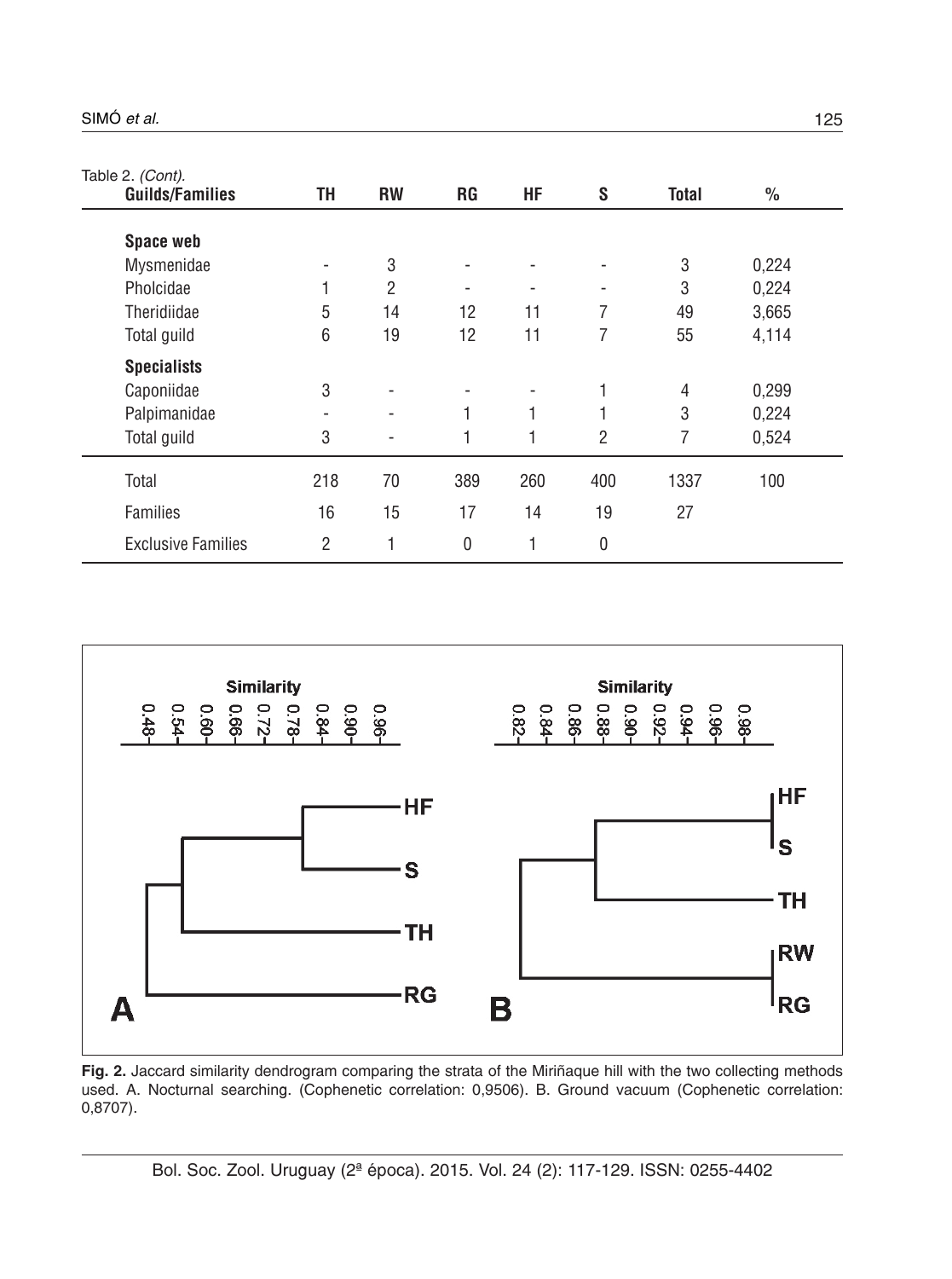They are common in more open vegetation structure (Pao-Shen Huang *et al.*, 2014) as the small patches of grass between the shrubs. Other hunters (Philodromidae) do not construct webs but capture preys ambushing on the foliages and the tree barks (Korenko *et al.*, 2010; Cardoso *et al.*, 2011). It was assumed that spider diversity increases with the vegetation complexity (Diehl *et al.*, 2013). Our results are agreed with this assumption because the high species richness was registered in the hill forest which presents higher diversity of arboreal and shrub vegetation. *Polybetes germanii* Simon, 1897 (Sparassidae) was only registered in this stratum, probably because this species, as others of this family (Gershman & Schiapelli, 1965), prefers to leave in the barks of the trees. This species with scarce records in Uruguay, is registered by Paraguay, northeastern Argentina (Formosa to Córdoba) and Mato Grosso in Brazil (Gershman & Sciapelli, 1965), indicating this species is distributed along the subtropical forests and wetlands of this part of South America. The rocky grassland was mainly represented by ground hunters (Lycosidae), epigeic spiders that usually prefer open habitats, outside from cover vegetation (Frick *et al.*, 2007). This was the only stratum where was collected the theraphosid *Grammostola anthracina* (C. L. Koch, 1842), this species is typical of hilly areas and lives under stones (Montes de Oca, 2014). The rocky wall was the stratum with lower spider abundance. Because the difficult conditions for apply the collecting methods, only wall crevices were surveyed using G-Vac. But the singularity of this stratum reported for the vegetation (Brussa & Grela, 2007) was in concordance with the spider species found. There, it was recorded 9 exclusive taxa, mainly of web builders, and the only record of Mysmenidae (Tables 1 and 2). Wall crevices are singular habitats protected against the wind action and isolation (Brussa & Grela, 2007) and constitute suitable conditions for the establishment of webs in the shrub and arboreal vegetation. The hilltop was the stratum with higher species richness, with all the guilds represented and the most exclusive taxonomic composition (two families and 10 species). *Stenoterommata crassistyla* Goloboff, 1995 was recorded only in the hilltop. This species lives under stones in grasslands or forest plantations (Toscano-Gadea, 2011). Sensing web was poor represented in this study probably by the collecting methods used. Spiders of this guild as mygalomorphs, live under stones or subsurface in burrows (Huang *et al.*, 2014). Hand diurnal collection and pit fall traps were reported as good methods for capture them (Ferretti *et al.*, 2010). Specialists were represented by few specimens of Palpimanidae and Caponiidae. This guild inhabit decayed wood, litter and rocks on ground, hunting freely woodlouse or ants (Huang *et al.*, 2014). These families have been captured mainly with pit fall traps or Winkler apparatus (Höfer & Brescovit, 2001). Elliot *et al.* (2006) indicated that suction sampling was a highly efficient method in the collection of Araneae and other arthropods in winter wheat. Doxon *et al.* (2011) indicated the benefits of this method capturing small invertebrates. Moreover nocturnal hand collection is adequate for collection of greater and visible spiders in trunks, silk webs (Vedel *et al.*, 2013) or soil, mainly actives in the night. In this study, G-Vac was the most efficient method considering it captured more species and guilds, particularly small spiders as representatives of Mysmenidae, Oonopidae or Hahniidae. With nocturnal searching were collected more spiders of higher size mainly Theraphosidae, Lycosidae and web builders. These allow us to consider that both methods provided complementary information about the spider fauna.

At guild level, similarity index indicates that rocky habitats are more different than the others strata. Pinzón *et al.* (2012) found high species turnover between different strata in boreal white spruce stands levels which provide basic knowledge for forest management decisions. Our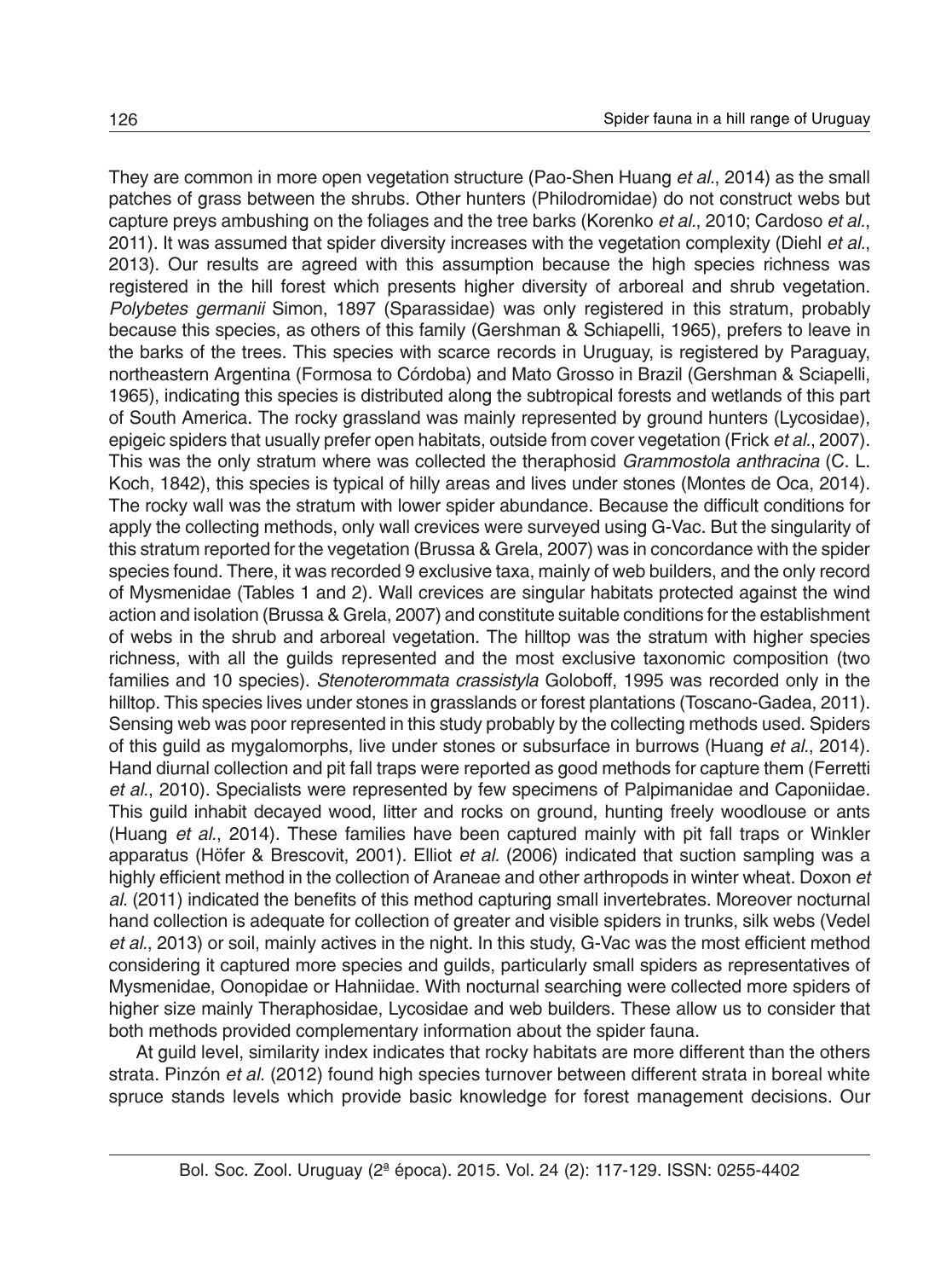results reveal that species composition in each stratum was highly distinctive and the spider assemblages are highly associated with the types of ecological strata in the truncated hill studied. This suggests that local and regional plans of conservation of this range hill should consider the maintenance of these strata. Future studies should be focused on the comparison of the spider fauna in others truncated hills of northern Uruguay. They will be useful tools for the knowledge and conservation of the biota in this biological corridor.

### **ACKNOWLEDGEMENTS**

To Carlos Brussa who provided useful information about the vegetation of the study site. To Fernando Pérez-Miles and Laura Montes de Oca for their help with the identification of mygalomorph species. We thank the two anonymous referees who helped to improved and clarify the manuscript. This work was supported by the Comisión Sectorial de Investigación Científica (CSIC) from the Universidad de la República (PAIE Program 2011). M. Simó acknowledges financial support by Programa de Desarrollo de Ciencias Básicas (PEDECIBA). M. Simó and D. Queirolo acknowledge support of Sistema Nacional de Investigadores (SNI) of the Agencia Nacional de Investigación e Innovación (ANII).

# **REFERENCES**

- Benjamin S. P., Dimitrov D., Gillespie R. G. & Hormiga G. 2008. Family ties: molecular phylogeny of crab spiders (Araneae: Thomisidae). Cladistics, 24: 708-722.
- Bennet A. F. 2003. Linkajes in the landscape. The role of corridors and connectivity in wildlife conservation, 2nd ed. UICN Conservation Forest Program, Victoria. 254 pp.
- Brussa C. & Grela I. 2007. Flora arbórea del Uruguay, con énfasis en las especies de Rivera y Tacuarembó. COFUSA ed., Montevideo. 544 pp.
- Cardoso P., Silva I., de Oliveira N. G. & Serrano A. R. M. 2004. Indicator taxa of spider (Araneae) diversity and their efficiency in conservation. Biological Conservation, 120: 517-524.
- Cardoso P., Pekár S., Jocqué R. & Coddington J. A. 2011. Global Patterns of Guild Composition and Functional Diversity of Spiders. PloS ONE. 6(6): e21710.
- Coddington J.; Young L. & Coyle F. 1996. Estimating Spider Species Richness in a Southern Appalachian Cove Hardwood Forest. The Journal of Arachnology, 24 : 111-128.
- De Borba A. W., Figueiró A. S., da Silva Garcia T., Ávila Domingues S. & Martins e Souza L. P. 2013. Peculiaridades da 'Metade Sul' Gaúcha e suas implicações para a geoconservação, o geoturismo e os geoparques. Geonomos, 21(2): 79-83.
- De Souza L. E., Trentín R. & Laurent F. 2015. Zoneamento morfolitológico da bacia hidrográfica do Rio Ibicuí e sua relação com processos superficiais e o uso do solo. Revista Brasileira de Geomorfologia. 16(1): 63-77.
- Diehl E., Mader V. L., Wolters V. & Birkhofer K. 2013. Management intensity and vegetation complexity affect web-building spiders and their prey. Oecologia, 173: 579-589.
- Doxon E. D., Davis C. A. & Fuhlendorf S. D. 2011. Comparison of two methods for sampling invertebrates: vacuum and sweep-netting. Journal of Field Ornithology, 82: 60-67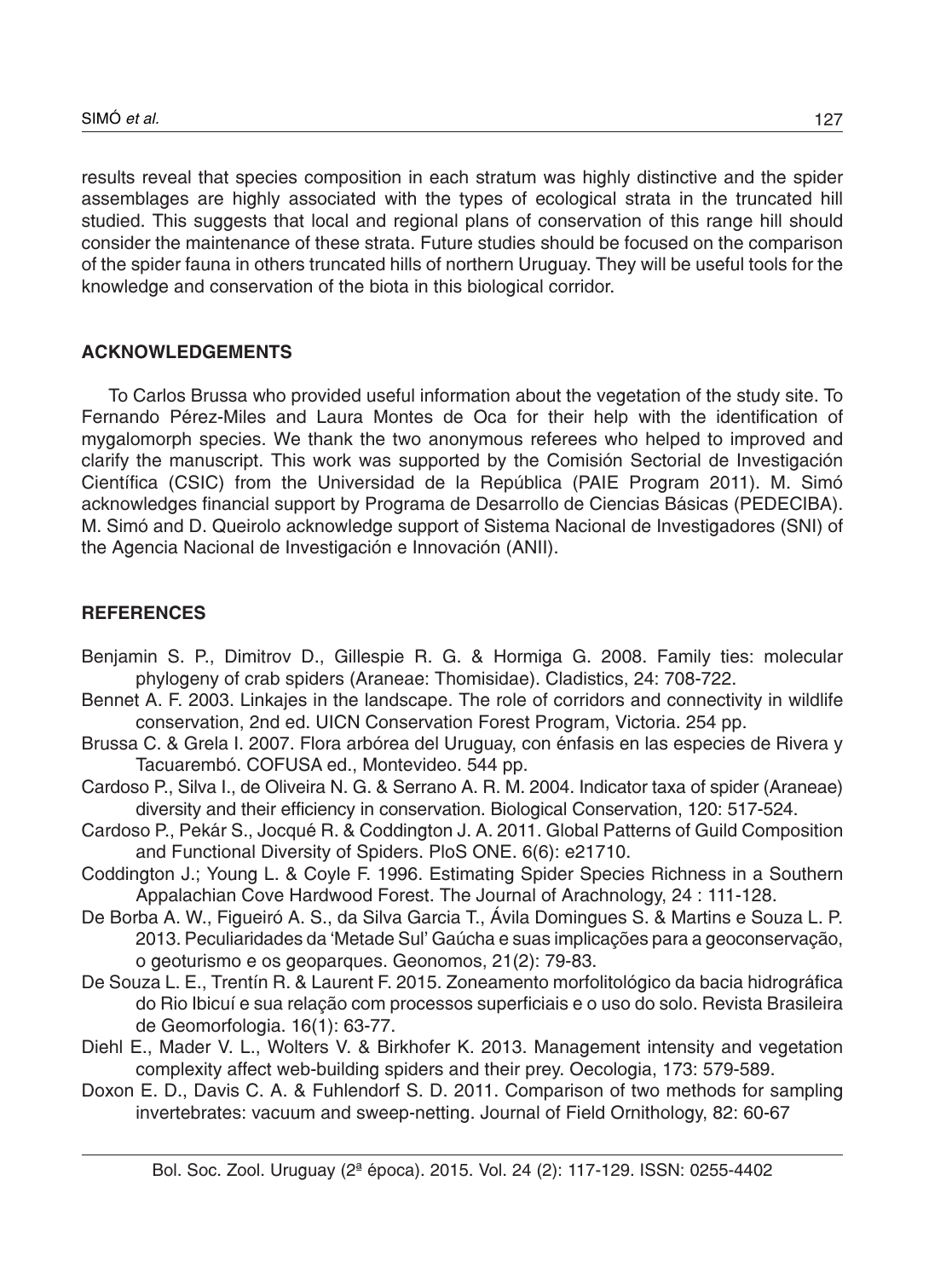- Elliot N. C., Tao F. L., Fuentes-Granados R., Giles K. L., Elliot D. T., Greenstone M. H., Shufran K.A. & Royer T.A. 2006: D-vac sampling for predatory arthropods in winter wheat. Biological Control, 38: 325-330.
- Evia G. & Gudynas E. 2000. Ecología del Paisaje en Uruguay. Aportes para la conservación de la Diversidad Biológica. MVOTMA, AECI, Junta de Andalucía, Sevilla. 173 pp.
- Ferretti N, Pérez-Miles F. & González A. 2010. Mygalomorph Spiders of the Natural and Historical Reserve of Martín García Island, Río de la Plata River, Argentina. Zoological Studies 49(4): 481-491.
- Frick H., Nentwig W. & Kropf C. 2007. Influence of stand-alone trees on epigeic spiders (Araneae) at the alpine timberline. Annales Zoologici Fennici, 44: 43-57.
- Gerschman de P. B. S. & Schiapelli R. D. 1965. El género *Polybetes* Simon, 1897, en la Argentina (Araneae, Sparassidae). Revista del Museo Argentino de Ciencias Naturales Bernardino Rivadavia (Ent.), 1: 313-339.
- Grela I. 2004. Geografía florística de las especies arbóreas de Uruguay: propuesta para la delimitación de dendrofloras. Tesis de Maestría en Ciencias Biológicas, Opción Botánica. Universidad de la Republica. PEDECIBA.
- Hammer Ø., Harper D. A. T. & Ryan P. D. 2001. PAST: Paleontological Statistics Software Package for Education and Data Analysis. Palaeontologia Electronica, 4, 1-9. http:// palaeo-electronica.org/2001\_1/past/issue1\_01.htm
- Höfer H. & Brescovit A. D. 2001. Species and guild structure of a Neotropical spider assemblage (Araneae; Reserva Ducke, Amazonas, Brazil). Andrias 15:99-120.
- Huang P., Lin H., Lin C. & Tso I. 2014. The effect of thinning on ground spider diversity and microenvironmental factors of a subtropical spruce plantation forest in East Asia. European Journal of Forest Research. 133(5): 919-930.
- Korenko S., Pekár S. & Honek A. 2010. Predation activity of two winter-active spiders (Araneae: Anyphaenidae, Philodromidae). Journal of Thermal Biology, 35: 112-116.
- Laborda A., Oca L. M., Useta G., Pérez-Miles F. & Simó M. 2011 Araneae, Deinopidae, *Deinopis amica* Schiapelli and Gerschman, 1957: First record for Uruguay and distribution map. Check List, 8(6):1301-1302.
- Laborda A. & Simó M. 2015. Description of the female of *Eutichurus ibiuna* Bonaldo, 1994 (Araneae: Eutichuridae) with notes on natural history and sexual behavior. Zootaxa, 4021 (4): 591-596.
- Mac Donald M. A. 2003. The role of corridors in biodiversity conservation in production forest landscapes: a literature review. Tasforests, 14: 41-52.
- Montes de Oca L. 2014. Taxonomía de la tarántula *Grammostola anthracina* (Araneae: Mygalomorphae: Theraphosidae): estudio basado en secuencias de ADN. Tesis de Maestría en Ciencias Biológicas Opción Zoología PEDECIBA.
- Morrone JJ. 2001. Biogeografía de América Latina y el Caribe. M&T–Manuales & Tesis, SEA, vol. 3. Zaragoza, 148 pp.
- Muzio R. 2004. El magamatismo Mesozoico en Uruguay y sus recursos minerales. *In:* Veroslavsky, G., Ubilla M. & Martínez S. (Eds) Cuencas sedimentarias de Uruguay, pp 77-102. DIRAC. Montevideo. Uruguay.
- Perea D., Martínez S. & Soto M. 2008. Tacuarembó: una peculiar fauna Jurásico-Cretácica. *In:*